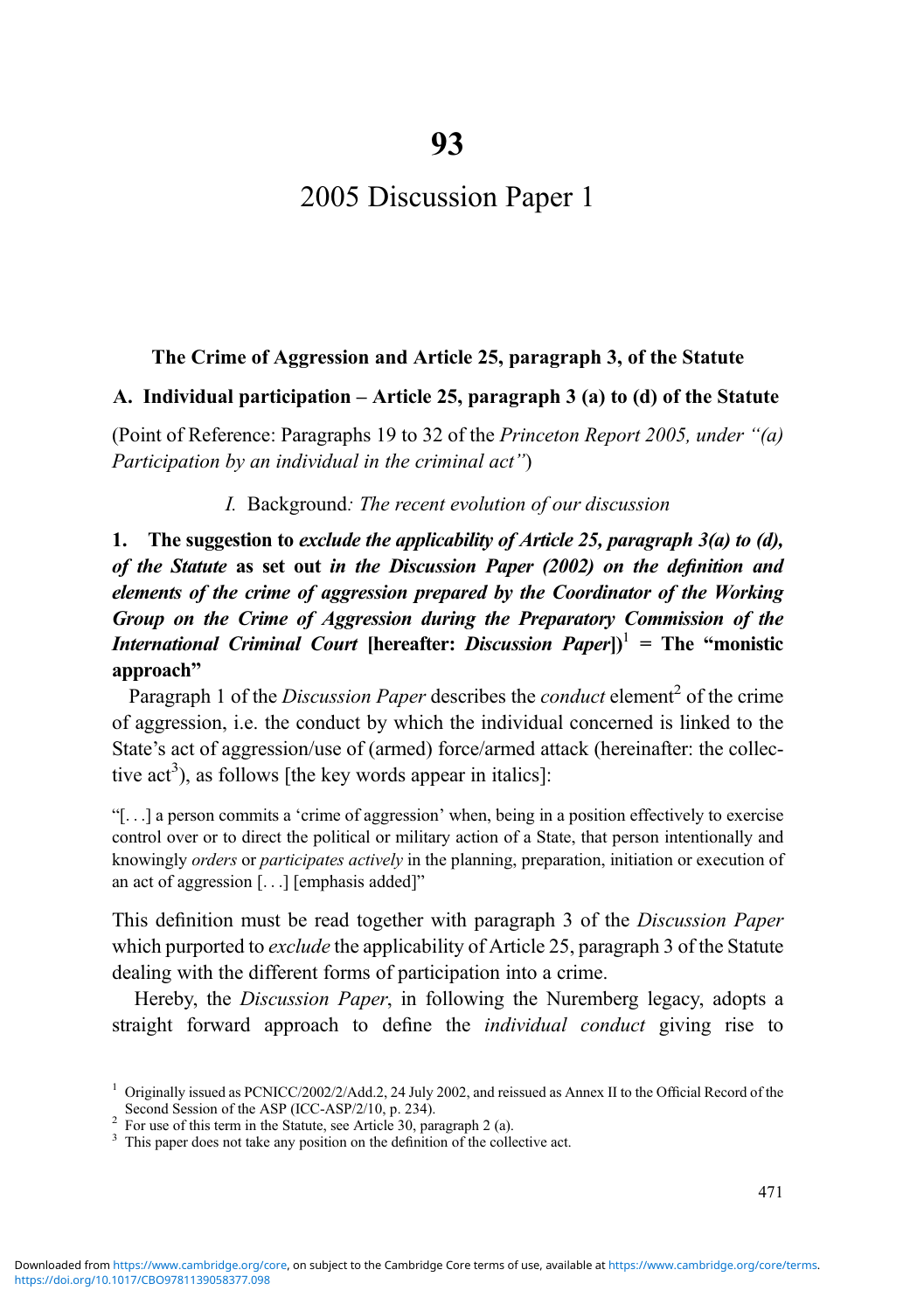international criminal responsibility for the crime of aggression: The terms "ordering and participating" exhaustively define such conduct. Of particular importance is the *generic* term "participating"<sup>4</sup> which serves as a kind of "catch all clause" for the very differentiated list of forms of participation in a crime as contained in Article 25, paragraph 3 (a) to (d) of the Statute.

For convenience's sake, the *Discussion Paper's* approach to individual participation will be called *monistic* throughout this paper because it does not distinguish between the commission of the crime on the one hand (Article 25, paragraph 3 [a], of the Statute) and ordering etc. (Article 25, paragraph 3 [b] of the Statute) and aiding etc. (Article 25, paragraph 3 [c], of the Statute) (in) such commission on the other hand.

## 2. The suggestion to apply Article 25, paragraph 3 (a) to (d) of the Statute as favoured during the Princeton 2005 Intersessional = The "differentiated approach"

During the Princeton Intersessional 2005, a tendency has materialized in favour of what may be called for the sake of convenience the differentiated approach, that is to apply Article 25, paragraph 3 (a) to (d) with all the different forms of participation listed therein to the crime of aggression (for the details of the debate, see paragraphs 19 et seq. of the Princeton 2005 Report).

This differentiated approach must be qualified, however, as "there was agreement that the crime of aggression had the peculiar feature of being a leadership crime, thereby excluding participants who could not influence the policy of carrying out the crime, such as soldiers executing orders" (paragraph 19 of the *Princeton 2005 Report*).

The tendency emerging at the *Princeton 2005 Intersessional* was to combine the differentiated approach with the recognition of the leadership character of the crime. Thus, to summarize, the meeting leaned towards the view

- first, *not* to exclude the applicability of Article 25, paragraph 3 (a) to (d) of the Statute to the crime of aggression, and
- second, to transpose the "leadership qualifier" in paragraph 1 of the Discussion paper into Article 25 of the Statute and thus to state there:

"In respect of the crime of aggression, only persons being in a position effectively to exercise control over or to direct the military action of a State shall be criminally responsible and liable for punishment" (see paragraph 30 of the Princeton 2005 Report).

#### II. Two suggested areas for discussion

In light of the recent tendency in favour of the differentiated approach, it is suggested to first see as to whether such an approach can be spelled out in a complete

<sup>&</sup>lt;sup>4</sup> Which, incidentally, would certainly encompass "ordering", the latter being nothing but a specific form of participation.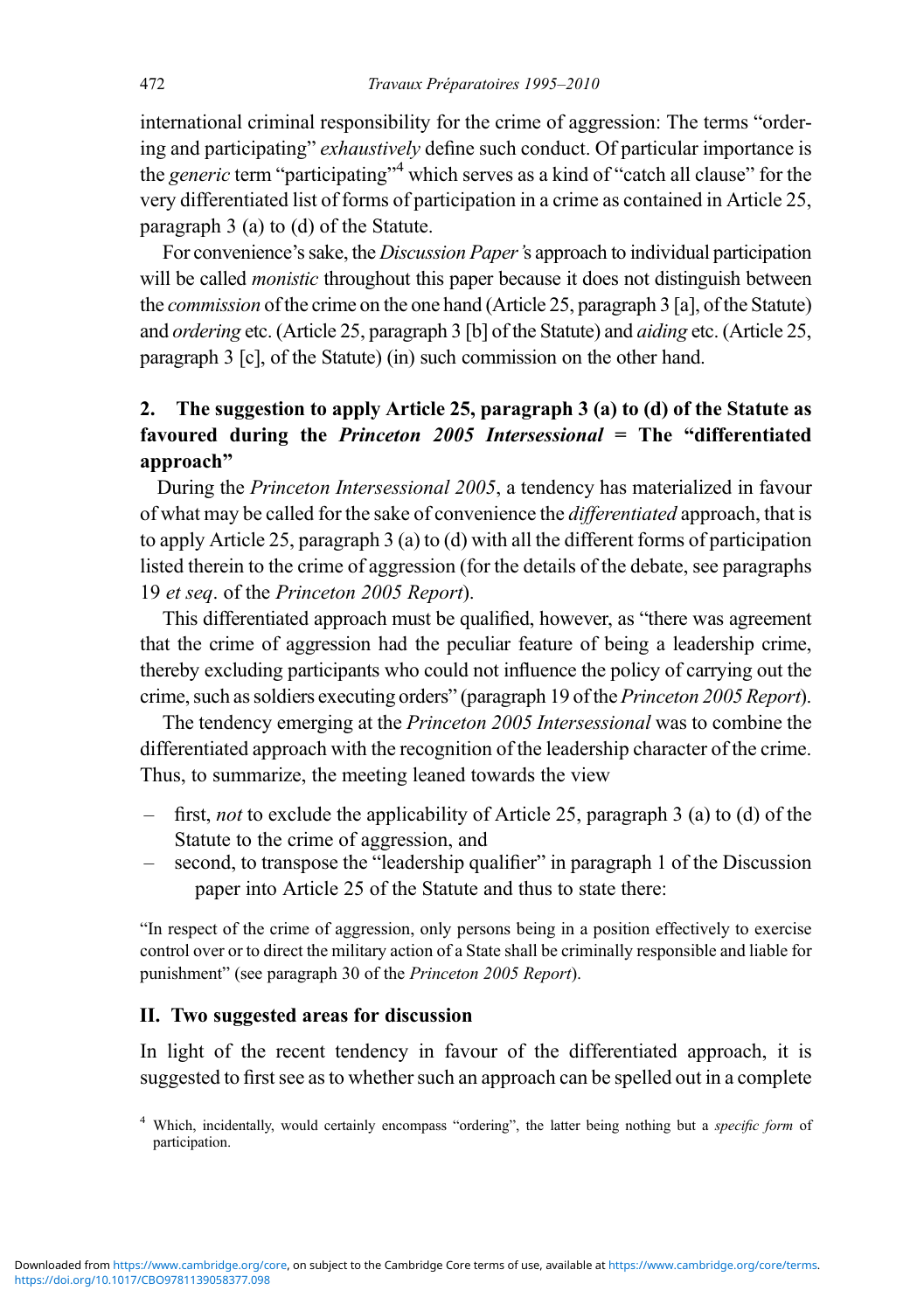and workable manner. As will be shown immediately infra sub III., this goal has not yet been reached.

It will then *(infra sub IV.)* be suggested not, at this stage, to definitively abandon the monistic approach as set out in the Discussion Paper because, whatever its possible flaws, this approach certainly constitutes a simple and coherent way to deal with the problem.

Instead, it will be suggested to make the final choice as to which of the two approaches is preferable only after a full consideration of both approaches.

#### III. Completing the differentiated approach

#### 1. Defining the conduct element of the crime of aggression

#### a) The problem

The two components of the differentiated approach as they have been emerging in the Princeton 2005 Intersessional are the applicability of Article 25, paragraph 3 (a) to (d) of the Statute (first component) and the addition of a "leadership qualifier" hereto (second component). As paragraphs 27 and 32 of the Princeton 2005 Report indicate, the differentiated approach needs as a third component the description of the conduct element of the crime in the crime's definition to be workable.

In more precise words: If Article 25, paragraph 3 (a) to (d) of the Statute is to apply to the crime of aggression, it must be defined what it means that an individual commits such a crime (cf. the use of the term "commits" in Article 25, paragraph 3 (a) of the Statute). Only once it will be defined what commission of a crime of aggression means, it will be possible to answer the question what it means that a person has ordered the commission of such a crime within the meaning of Article 25, paragraph 3 (b) of the Statute or that a person has aided in the commission of the crime of aggression within the meaning of Article 25, paragraph 3 (c) of the Statute.

The person who *commits* a crime is often called the *principal perpetrator*. So what is needed to complete the differentiated approach is, in short, the definition of what a principal perpetrator of the crime of aggression actually does. Any definition of the conduct of a principal perpetrator of the crime of aggression must take account of two special features of the crime of aggression:

First, in the case of the crime of aggression, the underlying *collective* act is not broken down in a list of possible individual types of conducts, as is the case with the crime of genocide (killing, causing serious bodily or mental harm etc.) and the crime against humanity (murder, extermination etc.); that means that it is the collective act as such that constitutes the point of reference for any definition of what the individual principal perpetrator actually does. No individual principal perpetrator can, however, commit a (State) use of (armed)force/armed attack/act of aggression; even the top leader will always need to make use of many other individuals belonging to the State apparatus (soldiers in particular) to bring about the collective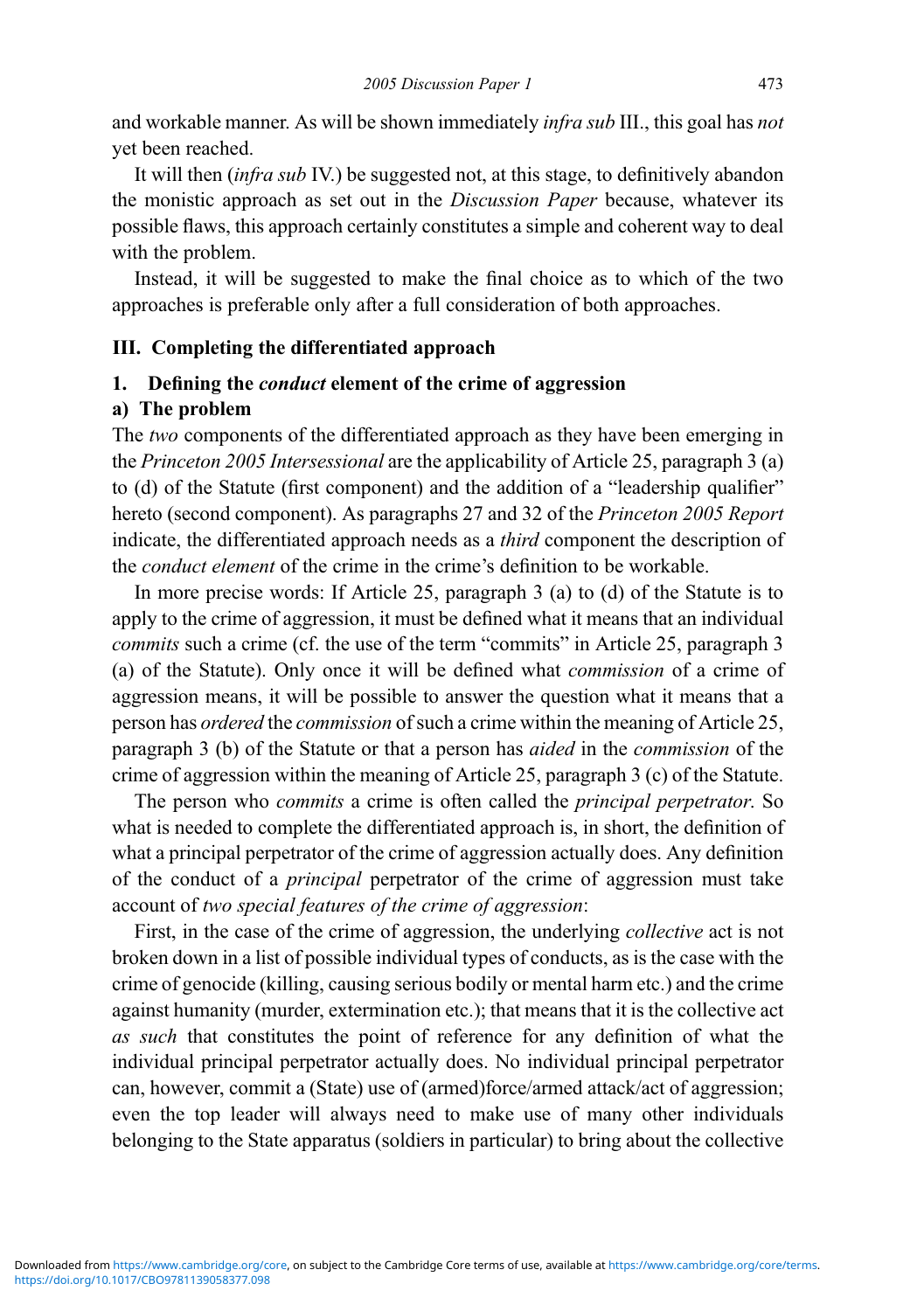act. It would seem to follow that a principal perpetrator of the crime of aggression would be an individual who, in respect of the actual use of armed force, *acts through many other persons* under his or her control.<sup>5</sup>

Second, due to the leadership character of the crime of aggression every participant in the crime must "be in a position effectively to exercise control over or to direct the military action of a State" to incur criminal responsibility. The differentiated approach must therefore formulate a criterion to distinguish between two types of leaders: those who commit the crime ("the leader type principal perpetrator") and those who participate in the crime in one of the other forms of participation listed in Article 25, paragraph 3 (b) to (d).

#### b) What solution?

During the Princeton 2005 Intersessional, two proposals have been put forward to define the conduct element in the definition of the crime; those proposals have been reprinted as Annex I to the Princeton 2005 Report.

Proposal 1: "participates [...] in [the collective act]" *Comment*: This wording is partly<sup>6</sup> congruent with the wording suggested in the *Discussion Paper*.<sup>7</sup> The reference to "participation" makes sense under the Discussion Paper's monistic approach because if Article 25, paragraph 3 does not apply, and consequently a generic term for all forms of individual involvement in the very definition of the crime of aggressions is needed; it would seem hard to find a more suitable *generic* term than "participation". At the same time, it is submitted that the use of the term "participation" does *not* work under the differentiated approach precisely because it is generic in character: The use of the word "participation" does not specifically refer to the conduct of the principal perpetrator. It follows that it cannot be read together with other forms of participation under Article 25, paragraph 3 of the Statute. Take only one example: If the word "participate" is used in the definition of the crime and if Article 25, paragraph 3 (c) of the Statute is applied, the result would be that an aider in the crime of aggression would be someone who "aids in the participation in [the *collective* act]". That would not seem to make much sense.

 $5$  Arguably, this type of principal perpetrator is not unknown to Article 25, paragraph 3 (a) of the Statute, as the latter provision covers a person who "commits a crime ... through another person, regardless of whether that other person is criminally responsible".

<sup>&</sup>lt;sup>6</sup> The additional reference to "orders" in the Discussion Paper is eliminated. <sup>7</sup> Supra note 3.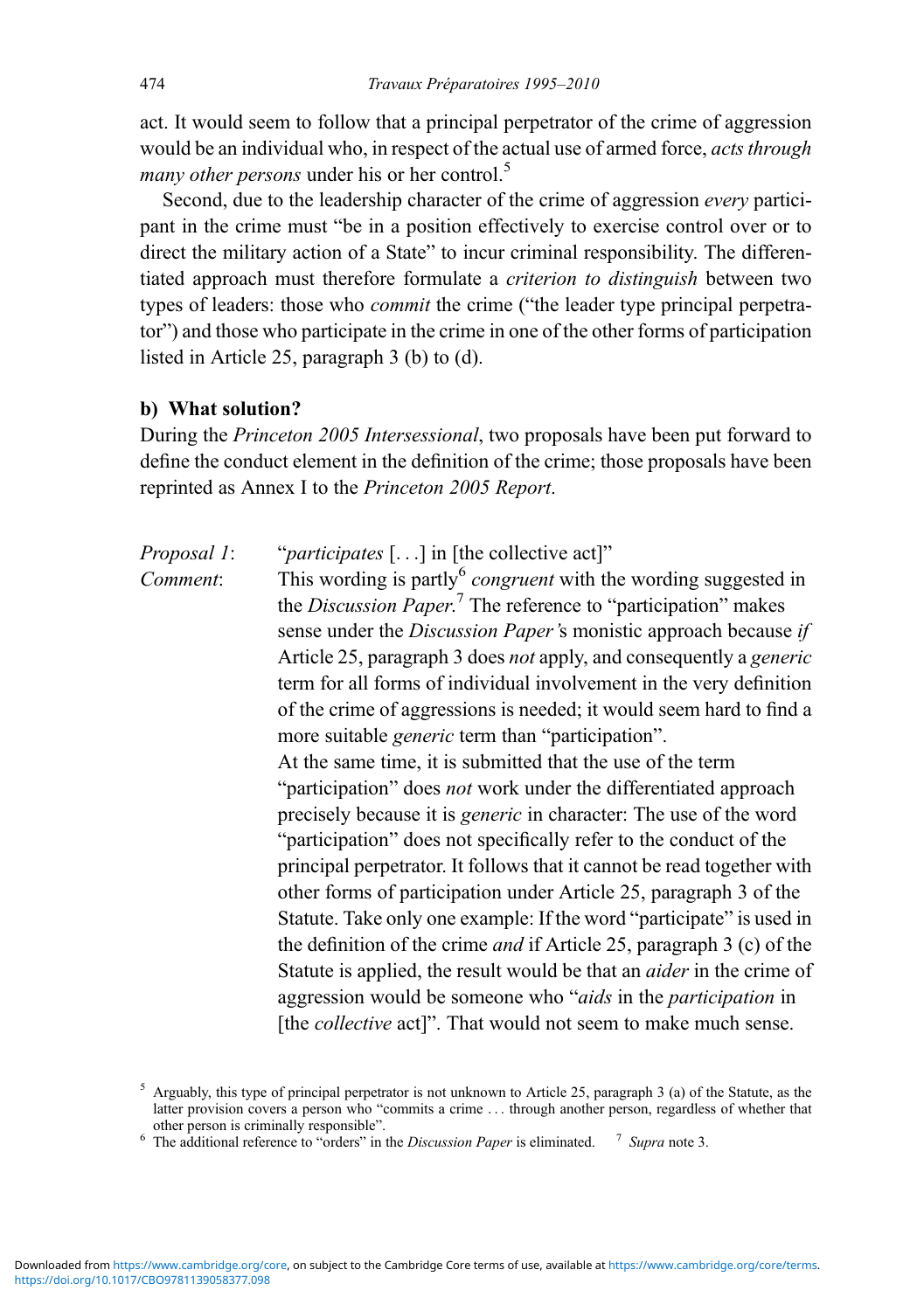| Suggestion:        | It is submitted that to define the conduct element by the term<br>"participate" and to apply Article 25, paragraph 3 of the Statute to<br>the so defined crime amounts to an impossible combination of a<br>monistic (generic definition of individual involvement in the<br>crime's definition) and differentiated (applicability of Article 25,                                                                                                                                                                                                                                                                                                                                                                                |
|--------------------|----------------------------------------------------------------------------------------------------------------------------------------------------------------------------------------------------------------------------------------------------------------------------------------------------------------------------------------------------------------------------------------------------------------------------------------------------------------------------------------------------------------------------------------------------------------------------------------------------------------------------------------------------------------------------------------------------------------------------------|
|                    | paragraph 3 [a] to [d]) approach.                                                                                                                                                                                                                                                                                                                                                                                                                                                                                                                                                                                                                                                                                                |
| <b>Question 1:</b> | Is this analysis correct or can the term "participate" work alongside                                                                                                                                                                                                                                                                                                                                                                                                                                                                                                                                                                                                                                                            |
|                    | Article 25, paragraph 3 (a) to (d) of the Statute?                                                                                                                                                                                                                                                                                                                                                                                                                                                                                                                                                                                                                                                                               |
| Proposal 2:        | "engages a State in [the collective act]"                                                                                                                                                                                                                                                                                                                                                                                                                                                                                                                                                                                                                                                                                        |
| Comment:           | Other than proposal 1, this proposal tries to capture the specificity<br>of the <i>principal</i> perpetrator of the crime. The idea is to express that<br>the principal perpetrator of the crime of aggression is the person <sup>8</sup><br>who ultimately decides about the initiation and the carrying out of<br>the State's use for force. It is recalled from the <i>Princeton 2005</i><br>Intersessional that especially native speakers expressed doubts<br>whether "engage" is a good word to express this idea. It is<br>wondered whether a more precise formulation of the idea behind<br>Proposal 2 could be to say "engages the (armed) forces of a State<br>in a [collective act]". $9$                             |
|                    | Which are the (possible) merits and/or (possible) flaws of                                                                                                                                                                                                                                                                                                                                                                                                                                                                                                                                                                                                                                                                       |
| <b>Question 2:</b> | Proposal 2?                                                                                                                                                                                                                                                                                                                                                                                                                                                                                                                                                                                                                                                                                                                      |
| Proposal 3:        | "directs the [collective act]"                                                                                                                                                                                                                                                                                                                                                                                                                                                                                                                                                                                                                                                                                                   |
| Comment:           | One further option which has not been reprinted in Annex I to the<br>Princeton 2005 Report but which was discussed in the margins of<br>the <i>Princeton 2005 Intersessional</i> is to use the word "direct": The<br>principal perpetrator of the crime of aggression would thus be the<br>person who directs the collective act. It is submitted that this idea<br>deserves a closer look; it seems to accurately reflect the fact<br>highlighted <i>supra sub</i> a) that the principal perpetrator of the crime<br>of aggression can only be somebody who "commits the collective<br>act through other persons". It may also be noted that the word<br>"direct" is used in the "leadership qualifier" as it currently stands. |
| <b>Question 3:</b> | Which are the (possible) merits and/or (possible) flaws of the use                                                                                                                                                                                                                                                                                                                                                                                                                                                                                                                                                                                                                                                               |
|                    | of the term "direct"?                                                                                                                                                                                                                                                                                                                                                                                                                                                                                                                                                                                                                                                                                                            |

<sup>8</sup> Or a group of persons.

<sup>&</sup>lt;sup>9</sup> One additional piece of information on the experience with the definition of the crime of aggression in Germany's criminal code. The definition in section 80 of the German code is widely considered to be badly drafted as it describes the perpetrator of the crime as a person "who prepares a war of aggression". In the course of the debate about improving section 80 the most promising proposal refers to a person "who engages the armed forces of a State into a war of aggression by that State" (in German: "wer die Streitkräfte eines Staates zu einem Angriffskrieg einsetzt").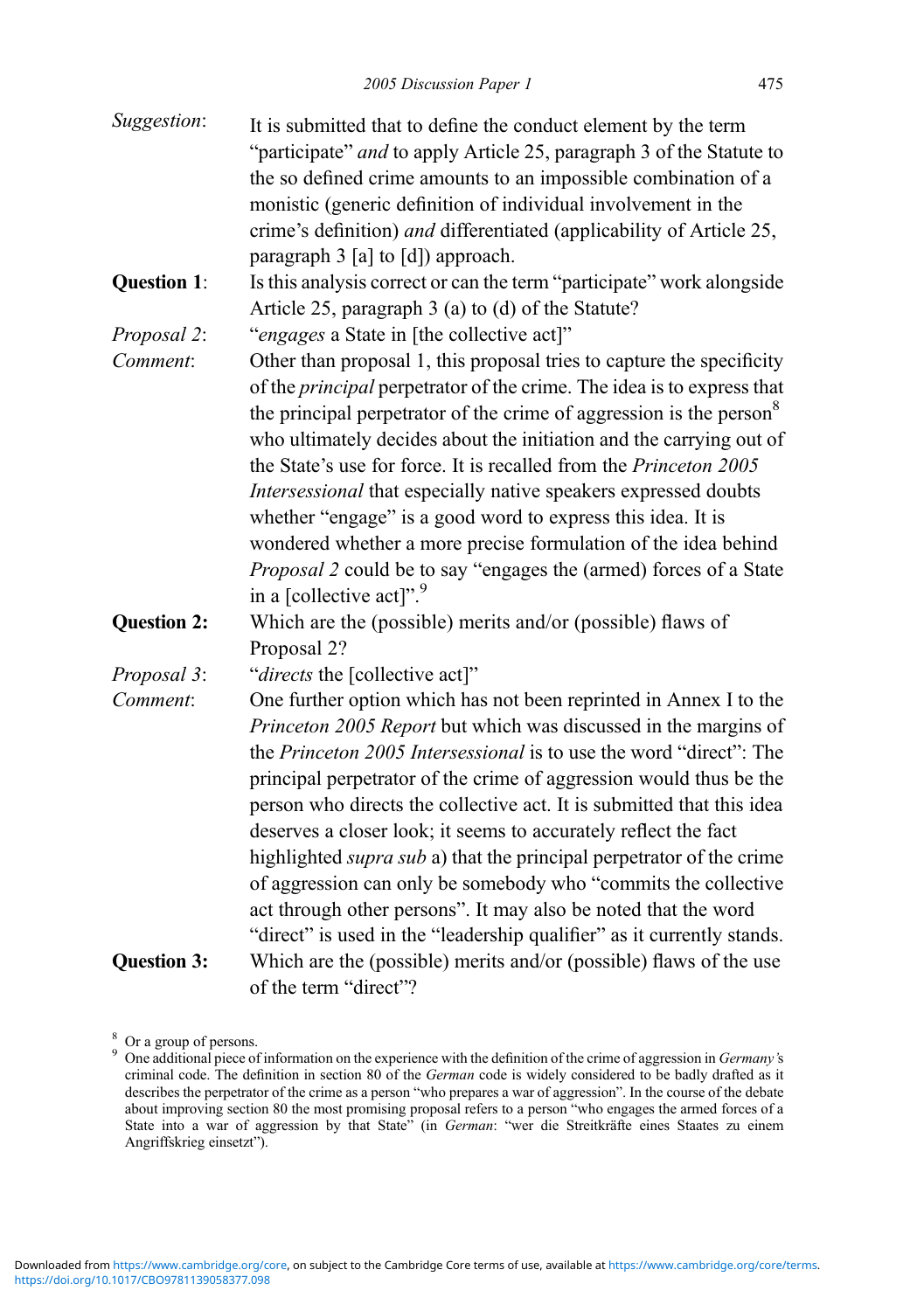Question 4: Which other term can be thought of to solve our problem to define the conduct element?

# 2. The suggested omission of a reference to "planning and preparation" in the definition of the crime

#### a) The problem

In the definition of the crime of aggression as set out in paragraph 1 of the Discussion *Paper*<sup>10</sup> the conduct element "orders or participates" refers not only to the "initiation or execution of " the collective act but also to its "planning and preparation". Within the scheme of the *Discussion Paper*, the practical effect of this reference is as follows: While individual criminal responsibility for a crime of aggression presupposes that a complete collective act, i.e. an actual use of force, actually occurs, it is possible for an individual to incur criminal responsibility for an act of participation which is confined to the planning or preparation stage of the collective act. It would seem that the criminalization of such acts of participation has a sound basis under customary international law and has so far been largely uncontroversial.

The recent tendency to move away from the *Discussion Paper's* approach to individual participation in the direction of the differentiated approach seemed to be coupled with an inclination to eliminate the references to "planning and preparation" from the crime's definition (the last sentence of paragraph 31 of the Princeton 2005 Report implies such an inclination).<sup>11</sup> However, the question was also asked in Princeton whether such an elimination did not entail the risk of excluding the individual criminal responsibility for such acts of participation which have been confined to the early stages of the collective act.

#### b) Comments

The answer may vary depending on the formulation of the conduct element within the differentiated approach (see supra sub 1.):

Proposal 2 as discussed *supra sub* 1, b) defines the individual conduct simply as "engaging (the armed forces of ) a State into a use of force" and not also "engaging a State into the planning and preparing of such a use of force". Would such a definition exclude the criminal responsibility of a State leader whose involvement in the (emerging) collective act has remained confined to the planning and preparation stage? It would seem doubtful to me whether the answer depends on the applicability of the attempts provision under Article 25, paragraph 3 (f) (but see paragraph 40 of the Princeton 2005 Report) because the "early participant" has completed his

<sup>&</sup>lt;sup>10</sup> Supra note 3.

<sup>&</sup>lt;sup>11</sup> To take the example of Proposal A for a "Definition, paragraph 1" as set out in Annex I of the *Princeton 2005* Report: The suggested conduct element "participates" refers simply to "an act of aggression", ie a completed collective act.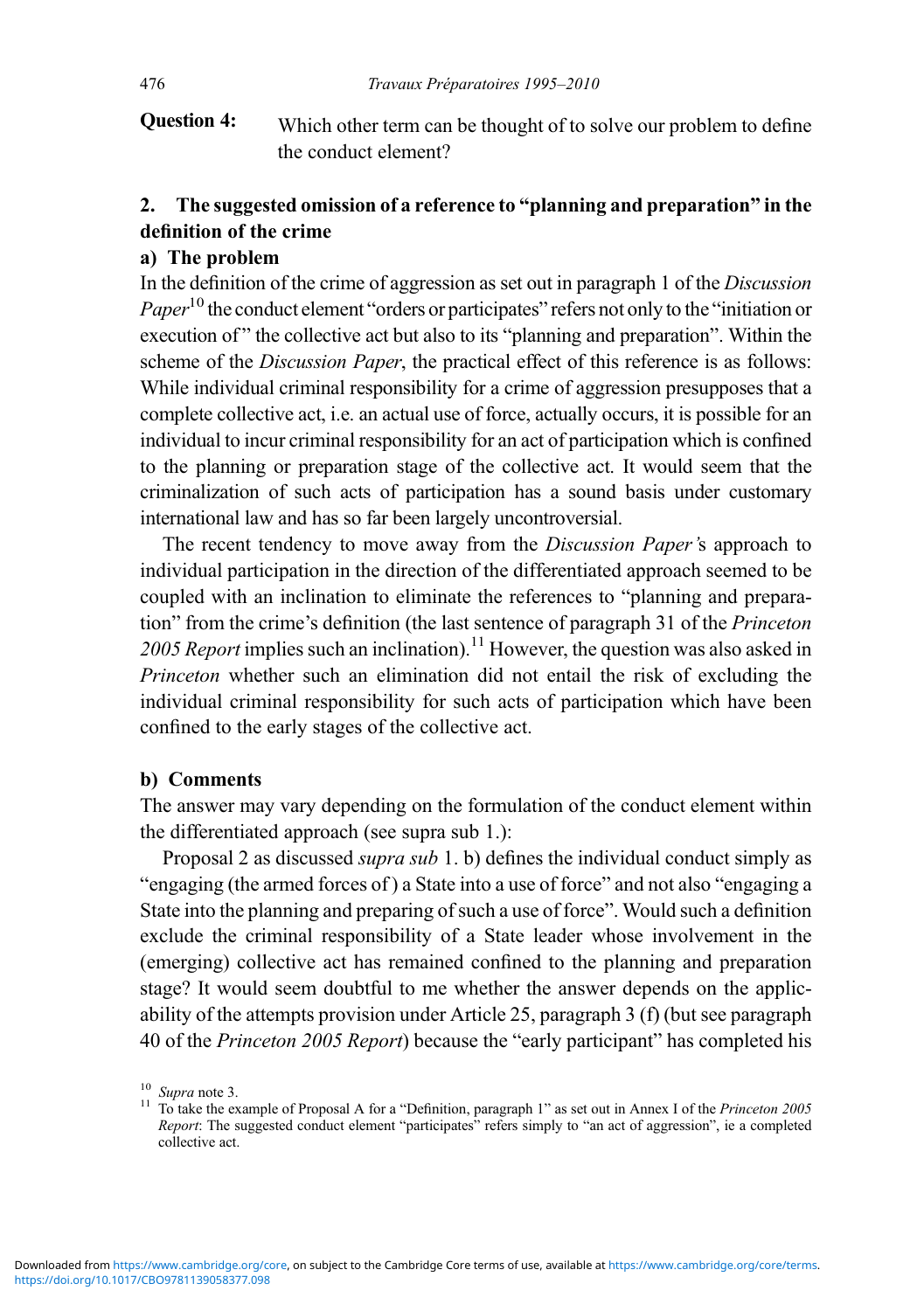or her act of participation and, as a consequence hereof, he or she cannot easily be described as a person who has attempted to commit the crime of aggression. Instead, the question would seem to hinge on the application of Article 25, paragraph 3 (c) of the Statute. Can somebody who has been involved (only) in the planning of an eventual use of force be said to have aided or abetted the (principal) perpetrator in his or her act of engaging the State concerned in its use of force?

The same type of questions can be asked if the word "*engage* (the armed forces of ) a State into the collective act" is replaced by the word "direct the collective act" (Proposal 3 supra sub 1. b). Is it possible to aid or abet the directing of a use of force by a mere contribution to the planning of such use? In case the answer remains open to doubt, it should be considered as the safer option to add the specific references as contained in paragraph 1 of the Discussion Paper and to say, e.g., "direct the planning, preparation, initiation or execution of the collective act".

Question 5: Does the applicability of Article 25, paragraph 3 (a) to (d) of the Statute to the crime of aggression entail the possibility to eliminate the reference to "planning and preparation" in the definition of the conduct element of that crime?

### IV. Merits and flaws of the monistic approach in comparison with the differentiated approach

The considerations *supra sub* III. 1. a) reveal that the *differentiated* approach to the problem of individual participation into the crime of aggression entails the rather complex question how to define the conduct element of the crime; this question has not yet been answered in a satisfactory manner (supra sub III. 1 b). In addition, the difficult question arises whether the reference to "planning and preparation" in the definition of the conduct element is needed if one is to follow the differentiated approach (supra sub III. 2.).

In comparison, the *monistic* approach as set out in the *Discussion Paper*<sup>12</sup> appears to be *rather simple*. It tries to cover *all* individuals incurring criminal responsibility for the crime of aggression by the generic formula "*participates* ... [in the collective act]". At this point of the discussion, it seems an open question, whether the simplicity of the monistic approach might not, in the end of the analysis, turn out to be a decisive advantage.

For this reason, it is suggested to have another very close look at the monistic approach to see whether it has flaws and, if so, how serious they are. Looking back at

 $12$  Supra note 3.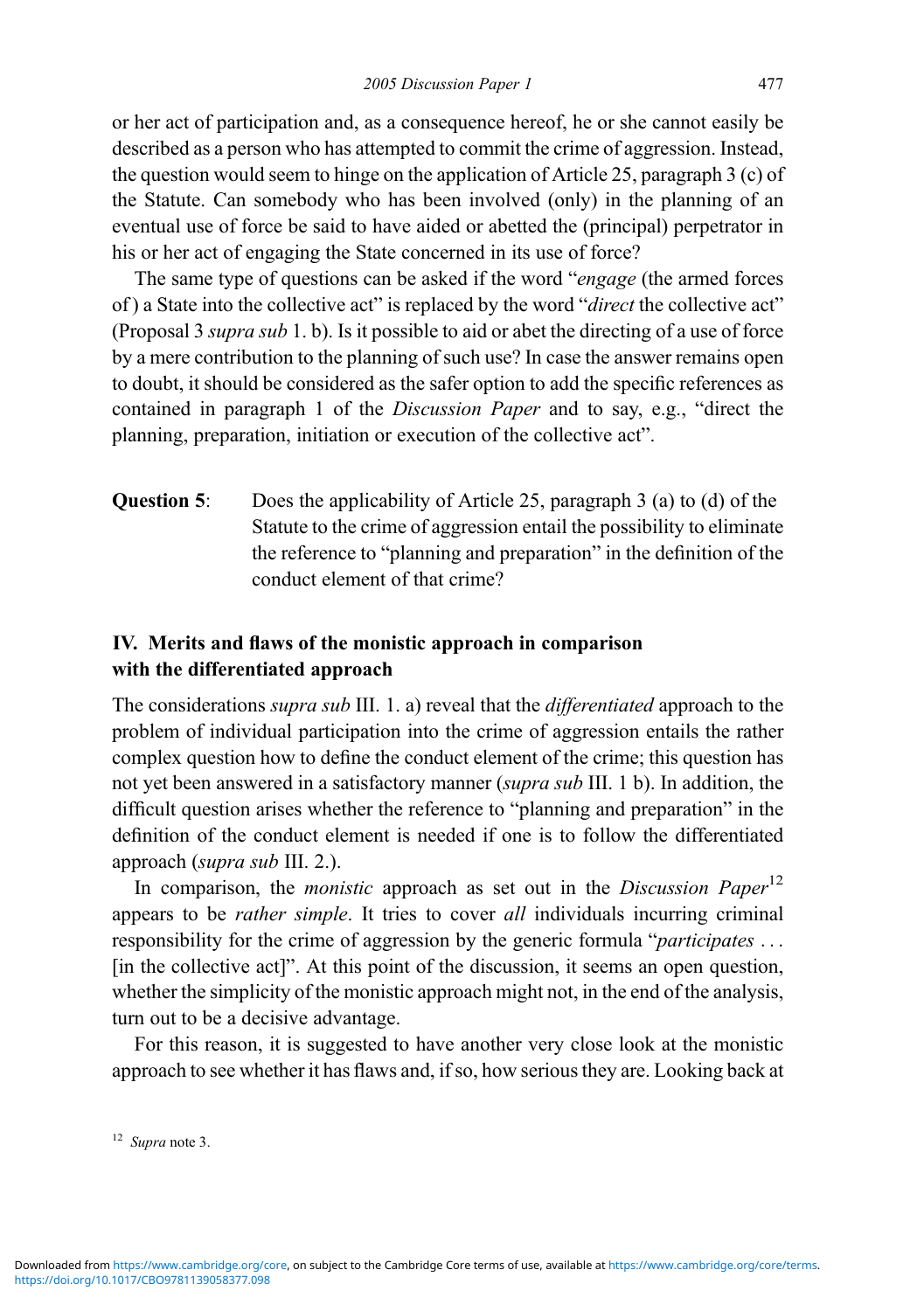the Princeton 2004 and 2005 Debates, it would seem that one main substantive and one main systematic critique have been voiced against the monistic approach:

As a matter of *substance*, it was noted that the exclusion of Article 25, paragraph 3 of the Statute entailed "a potential risk of excluding a group of perpetrators" (paragraph 22 of the Princeton 2005 Report).

Comment: It would be very helpful if this argument could be specified. Is it possible to think of a concrete example of a "group of perpetrators" which should be included, but risks to be excluded from individual criminal responsibility for the crime of aggression as a result of the monistic approach? In other words: Which "group of individuals" could not be said to have participated in the collective act and should as well as *could* still be held criminally responsible by reference to one of the categories of Article 25, paragraph 3 (a) to (d) of the Statute?

The *systematic* argument is that the *monistic* approach does not reflect the fact that the ICC Statute – other than prior international criminal law instruments – is based on the idea of an interplay between the definitions of crime ("Special Part of International Criminal Law in Part 2 of the Statute") and the ("General Principles of [International] Criminal Law" in Part 3 of the Statute).

Comment: This argument has an immediate appeal as it aims at an *equal* treatment of all core crimes under the Statute in terms of drafting technique. As Part 3 has been included into the Statute, there should, indeed, be a kind of presumption to apply this Part to all core crimes. But another thought should be given to the question as to whether the specific characteristics of the crime of aggression (see supra sub III. 1.: the *collective* act as such being the point of reference for the individual conduct; the *leadership character* of the crime; *supra sub* III. 1.) are not of such a quality to justify a rebuttal of the presumption.<sup>13</sup>

- **Question 6:** What is the weight of the two arguments which have been advanced against the monistic approach in light of the questions and comments above? Is the monistic approach flawed in (yet) other respects?
- **Question 7:** Is it agreeable not (yet) to abandon the monistic approach as *one* option to deal with the problem of individual participation in the case of the crime of aggression?

<sup>&</sup>lt;sup>13</sup> As a note of information: In *Germany*, the applicability of the "General Part" including the sections on the different forms of individual participation in a crime is not specifically excluded in the case of Section 80 on preparing a war of aggression; in the course of the doctrinal debate it has, however, clearly emerged that the interplay between the definition of the crime of aggression contained in Section 80 and the Sections on individual participation contained in the General Part causes immense if not unsolvable problems.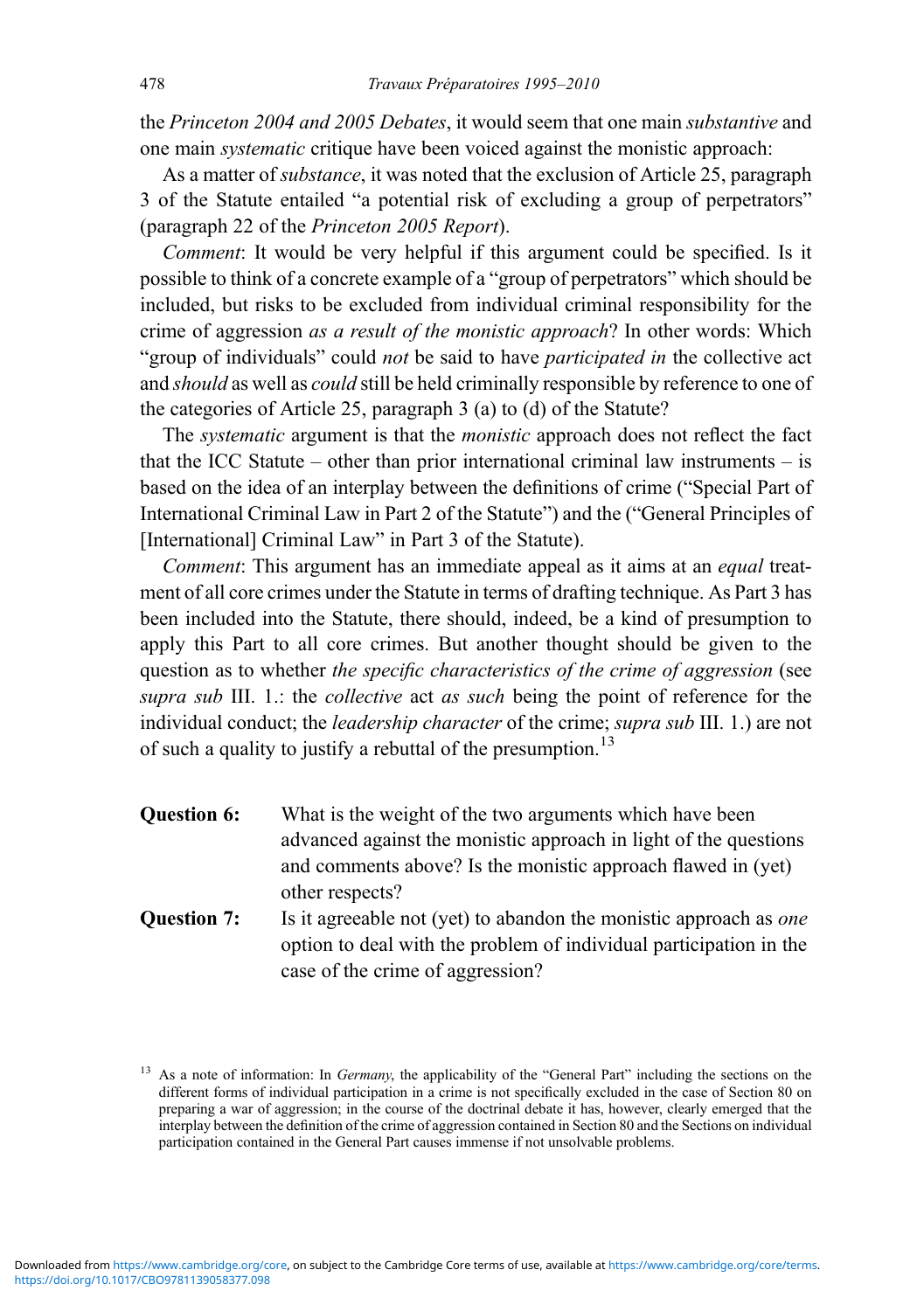### B. The crime of aggression and attempt

(Point of reference: Paragraphs 33 to 43 of the Princeton 2005 Report, under "(b) Attempt to commit the crime of aggression")

## I. Background

Paragraph 3 of the *Discussion paper*<sup>14</sup> purports to *exclude* the applicability of Article 25, paragraph 3 (f) of the Statute<sup>15</sup> to the crime of aggression. This suggestion has received mixed reactions (see paragraphs 35, 36 and 40 of the Princeton 2005 Report) so that further discussion is needed.

# II. The (possible) practical effect of applying Article 25, paragraph 3 (f ), of the Statute to the crime of aggression

It is suggested that it may be helpful to first clarify the practical effect of the exclusion of the attempts provision. In that respect, the Princeton Intersessional 2005 has advanced the debate by drawing "a distinction between (a) the collective act of aggression, which would be carried out by a State; and (b) the individual act of participation in the collective act (paragraph 33 of the *Princeton Report 2005*)."

# 1. Article 25, paragraph 3 (f) of the Statute, and the commenced but uncompleted individual act of participation

# a) Article 25, paragraph 3 (f) of the Statute, and the alternative "monistic"/ "differentiated" approach to individual participation

The choice to be made between "monistic" and "differentiated" approach to individual participation (supra sub A) is not without repercussions on the questions posed: The exclusion of Article 25, paragraph 3 (f ) of the Statute goes better with the "monistic" than with the "differentiated" approach because *litterae* (b) to (d) of Article 25, paragraph 3 all refer to the "attempted commission" of the crime. By those references, Article 25, paragraph 3 (b) to (d) presupposes that the attempt to commit the crime is, in fact, criminalized. If we exclude the applicability of Article 25, paragraph 3 (f ) to the case of aggression while conserving the applicability of Article 25, paragraph 3 (b) to (d) of the Statute, the references in the latter litterae would be left without point of reference. This may be seen as a purely formal point but it should be noted as a point of diligent drafting.

<sup>14</sup> Supra note 3.

<sup>&</sup>lt;sup>15</sup> The first sentence of this provision reads: "Attempts to commit such a crime by taking action that commences its execution by means of a substantial step, but the crime does not occur because of circumstances independent of the person's intentions."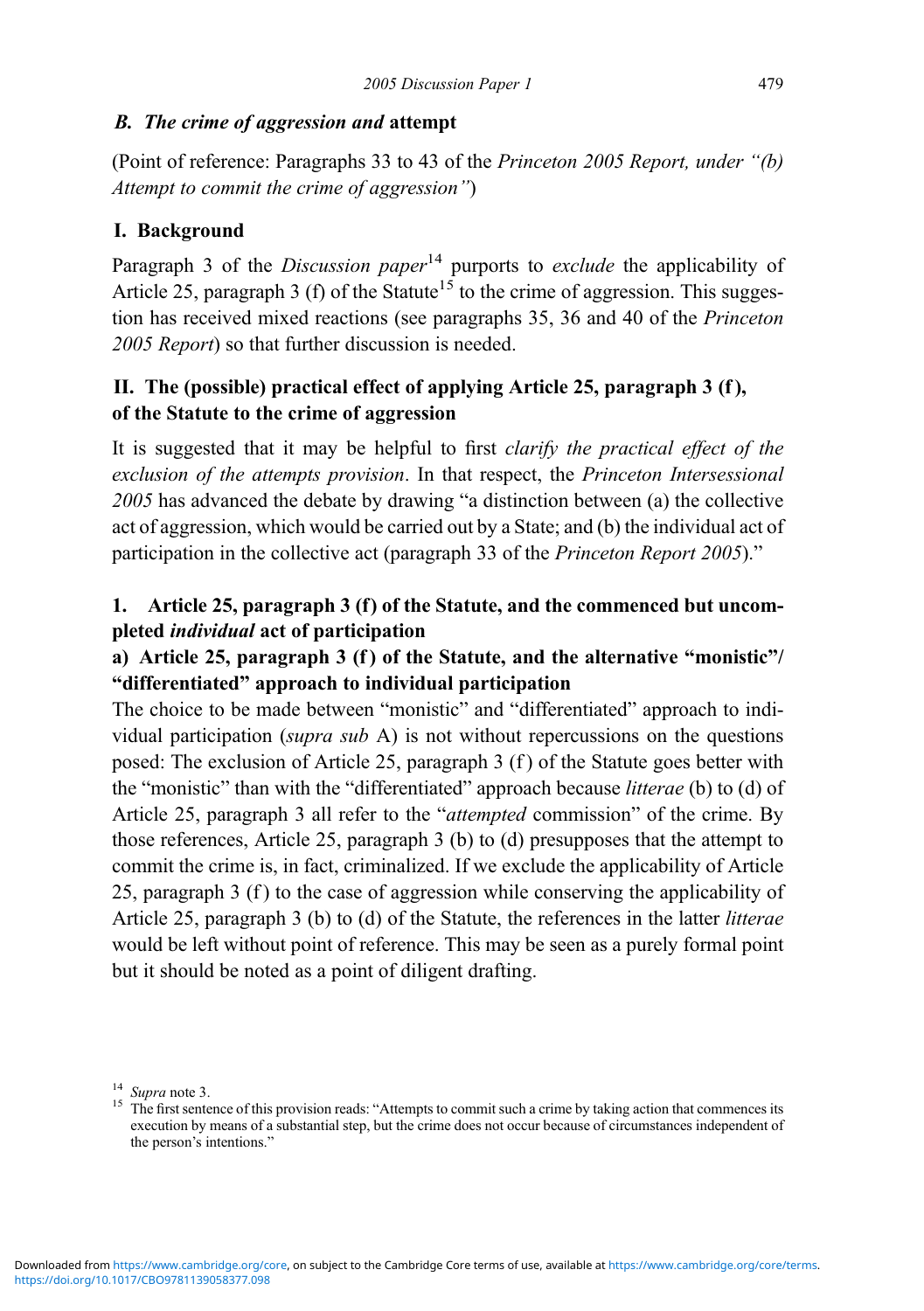### b) The cases of an attempted individual act of participation in a completed collective act

The applicability of Article 25, paragraph 3 (f ) of the Statute would have the effect of extending the scope of individual criminal responsibility in cases where the individual act of participation has only been commenced while the collective act has been completed. It is submitted, however, that such cases of attempt remain rather theoretical in nature: Two cases that come to mind are the high-ranking State official who has commenced to participate in a meeting at the preparation stage of the collective act but is then prevented to take part in the actual decision making; and the (very) high military leader who was about to give an important order in the course of the execution of the State use of force but has then been prevented to complete his act of ordering.

### 2. Article 25, paragraph 3 (f ) of the Statute and the case of the "commenced but uncompleted" collective act

The much more sensitive question appears to be whether the applicability of Article 25, paragraph 3 (f) of the Statute would also extend the individual criminal responsibility to cases where the collective act has not fully materialized. This question is of greatest relevance where the definition of the crime of aggression – as in the case of the *Discussion Paper*<sup>16</sup> – describes the collective act as a use of force by the State which has actually occurred. Would the application of Article 25, paragraph 3 (f) of the Statute have as its result that individual criminal responsibility for the crime of aggression is no longer dependent on the actual occurrence of the use of force but would instead be triggered by some earlier stage of the collective act? Such an effect would be of great practical importance as the demarcation line for the international criminality for aggression would be shifted "collectively", i.e. vis-à-vis to all leaders involved.

It is difficult to derive a conclusive answer to our question from the wording of Article 25, paragraph 3 (f) of the Statute. Can it be said that all leaders who have participated in the collective act at a time where the armed forces of the respective State have begun to move in the direction of the target State's border have "taken action that commences its [the crime's] execution by means of a substantial step" (cf. the wording of Article 25, paragraph 3 [f] of the Statute)? As a matter of both historic and purposive interpretation, one certainly wonders whether it is the goal of Article 25, paragraph 3 (f) of the Statute to extend the individual criminal responsibility in such a *collective* manner: It would seem open to question whether the drafters of Article 25, paragraph 3 (f) of the Statute thought of the possibility that the provision would be applied to the case of the participation (of potentially many

 $16$  Supra note 3.